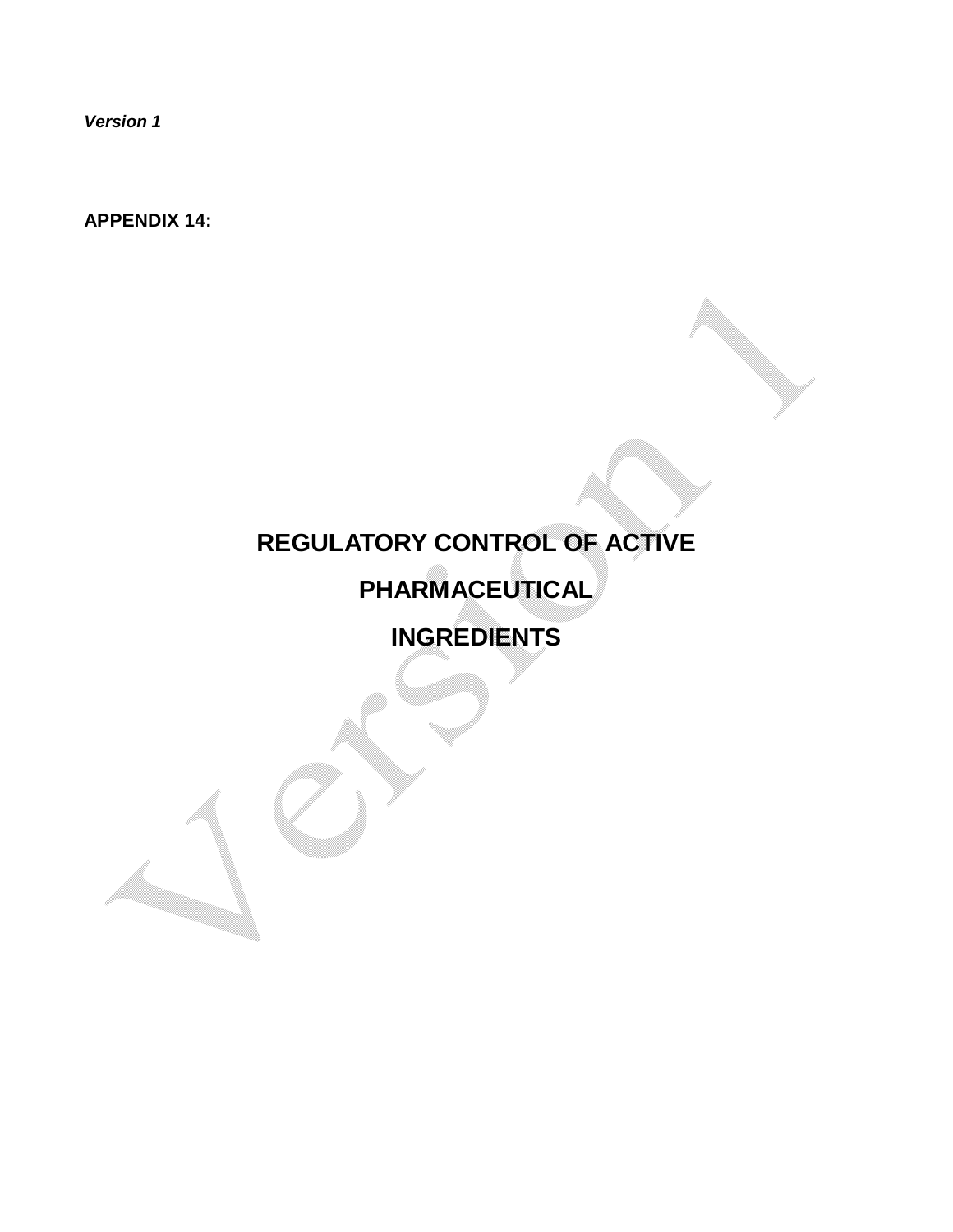## **TABLE OF CONTENTS**

| NO.              | <b>TITLE</b>                                          | <b>PAGE</b>    |
|------------------|-------------------------------------------------------|----------------|
| 1.               | <b>INTRODUCTION</b>                                   | $\overline{2}$ |
| 2.               | <b>DEFINITION</b>                                     | $2 - 3$        |
| $\overline{2.1}$ | Definition of Active Pharmaceutical Ingredient (API). | $2 - 3$        |
| $\overline{2.2}$ | <b>Classification of API</b>                          | $\overline{3}$ |
| 3.               | <b>SCOPE</b>                                          | 3              |
| 4.               | PROCEDURE FOR SUBMISSION                              | $3 - 4$        |
| 4.1              | How to submit                                         | $3-4$          |
| $\overline{4.2}$ | Required information                                  | $\overline{4}$ |
| 4.3              | Other consideration                                   | $\overline{4}$ |
| 4.4              | Processing fee                                        | $\overline{4}$ |
| 5.               | <b>DRUG MASTER FILE (DMF)</b>                         | $5 - 7$        |
| 6.               | <b>CERTIFICATES OF SUITABILITY (CEP)</b>              | $8-9$          |
| 7.               | <b>STABILITY DATA OF API</b>                          | 9              |
| 8.               | <b>SITE INSPECTION</b>                                | 10             |
| 9.               | <b>MAINTENANCE OF APPROVAL STATUS</b>                 | $10 - 11$      |
| 10.              | <b>ABBREVIATION</b>                                   | $11 - 12$      |
| 11.              | <b>REFERENCES AND GUIDELINES</b>                      | $12 - 13$      |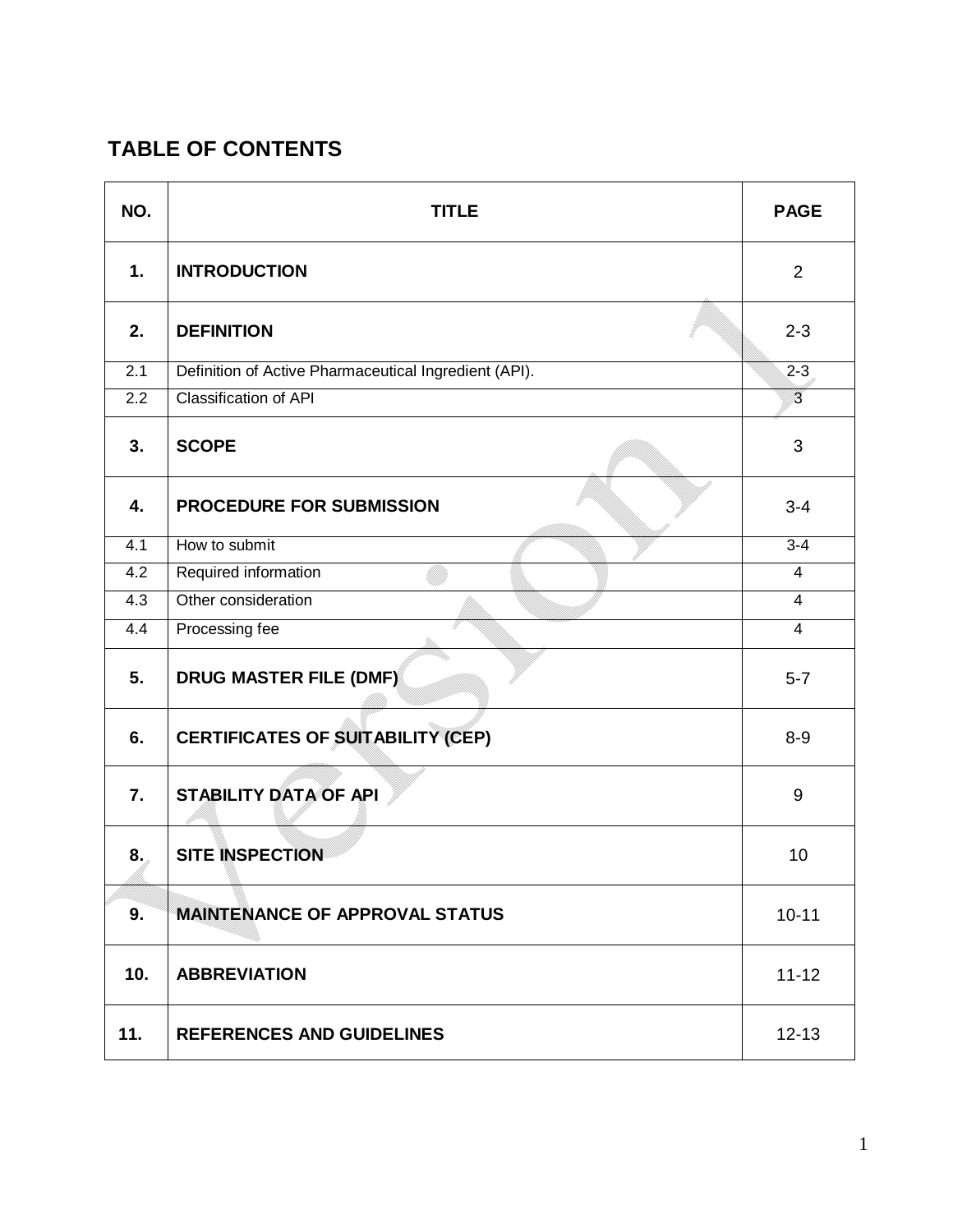## **1. INTRODUCTION:**

- 1.1. A significant part of the quality of a finished pharmaceutical product is dependent on the quality of the Active Pharmaceutical ingredients (APIs) used for its formulation. Thus, a proper system of qualification of suppliers is necessary to ensure a constant sourcing of APIs of appropriate quality and to safeguard the public health interests. This will be done through standardised quality assessment and inspection procedures.
- 1.2. The National Pharmaceutical Control Bureau (NPCB) under the purview of the Ministry of Health Malaysia will introduce mandatory control of APIs as part of the requirements in the product registration application. This will be implemented prospectively according to a phased timeline established by the NPCB.
- 1.3. The implementation will begin with voluntary submission for New Chemical Entities in April 2011 and followed by;
	- Phase 1- New Chemical Entity (mandatory in Jan 2012)
	- Phase 2- Scheduled Poison, (to be determined)
	- Phase 3- Non-scheduled Poison (to be determined)
- 1.4. The procedure for control of APIs established by the NPCB is based on the following principles:
	- A general understanding of the production and quality control activities of the manufacturer;
	- Assessment of API data and information, including changes and variations, submitted by the MAH/API manufacturer. These data should include the manufacturing process, material specifications and test data and results;
	- Assessment of the manufacturing site(s) for consistency in production and quality control of raw materials, with specific emphasis on key raw materials and APIs during and after purification through compliance with Good Manufacturing Practice (GMP);
	- Random sampling and testing of APIs (post marketing surveillance);
	- Handling of complaints and recalls: and
	- Monitoring of complaints from other agencies and countries.
- 1.5. This guideline is intended to provide guidance regarding the requirements to be included for APIs in the quality part of the product dossier.

## **2. DEFINITION**

#### **2.1. Definition of Active Pharmaceutical Ingredient (API)**

 Any substance or mixture of substances intended to be used in the manufacture of a pharmaceutical dosage form and that, when used so, becomes an active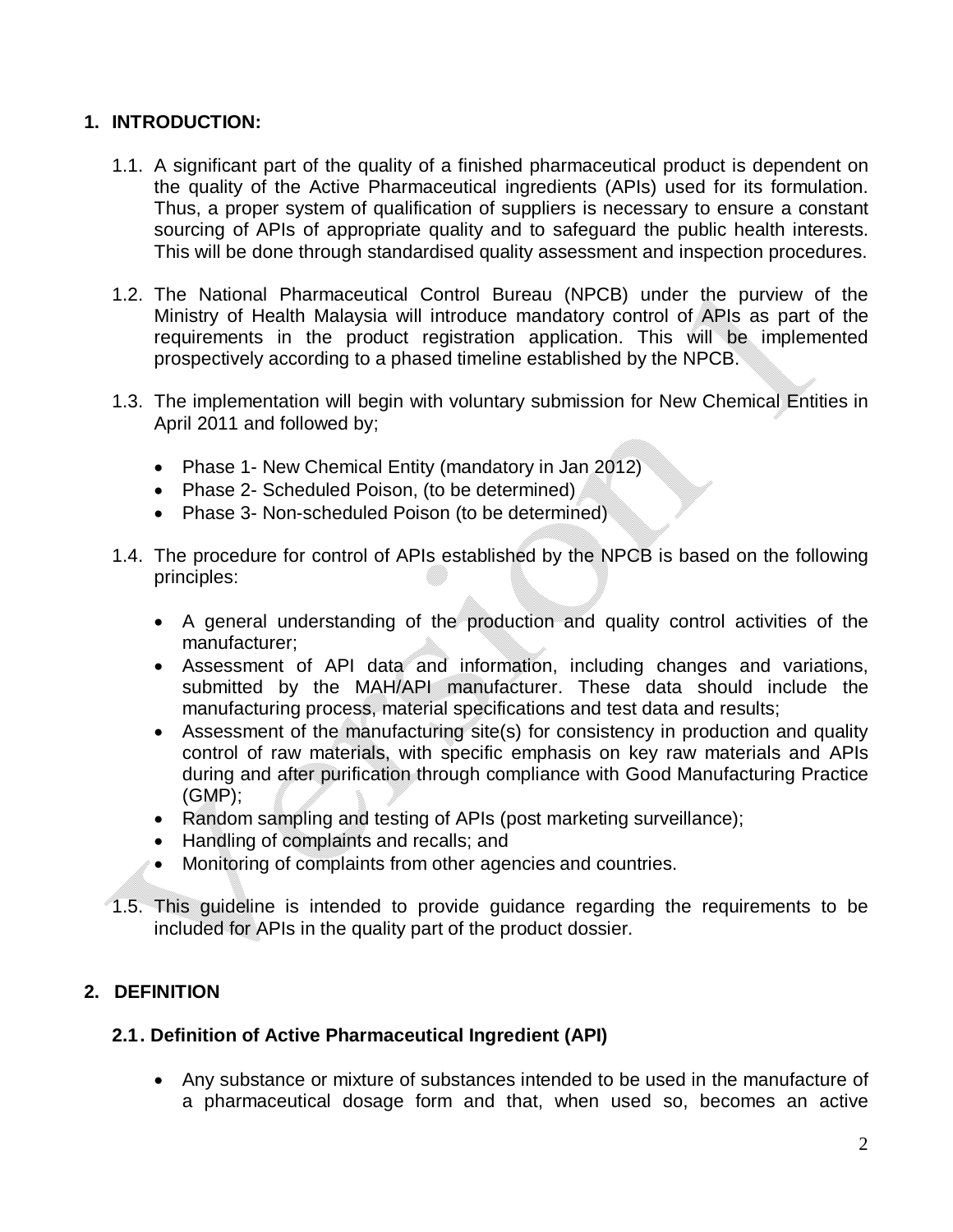ingredient of that pharmaceutical dosage form. Such substances are intended to furnish pharmacological activity or other direct effect in the diagnosis, cure, mitigation, treatment or prevention of disease or to affect the structure and function of the body *(World Health Organisation (WHO))*.

## **2.2. Classification of Active Pharmaceutical Ingredient (API)**

2.2.1 API classification can be divided into:

- Inorganic substances;
- Organic substances (isolated from materials of animal or human origin); and
- Organic substances (synthetic or semi-synthetic or isolated from herbal sources or micro-organisms).

## **3. SCOPE**

- 3.1. This Guideline encompasses the APIs of new products for registration. This is applicable to all pharmaceutical products (excluding traditional products, veterinary products, and health supplement products) both locally manufactured and imported.
- 3.2. Biological active substances and immunological active substances are excluded from the scope of this Guideline.
- 3.3. APIs used in products for export only (FEO) are exempted from the requirement for submission of the Drug Master File (DMF) and Certification of Suitability (CEP) in the product application.
- 3.4. The DMF and CEP are only applicable for final APIs and not API intermediates.
- 3.5. Separate registration of the APIs is not a requirement for the purpose of product registration. However, the required technical documentation pertaining to each API should be submitted with the new online product registration application.
- 3.6. Assessment of an API will be performed once submission of an application for registration of a product using the said API is made by a Marketing Authorization Holder (MAH).

## 4. **PROCEDURE FOR SUBMISSION**

#### 4.1. **How to submit**

4.1.1 The MAH of the product registration shall submit Part 2.S ACTD as part of online product application. Where any information required as per ACTD is not available the DMF will be required.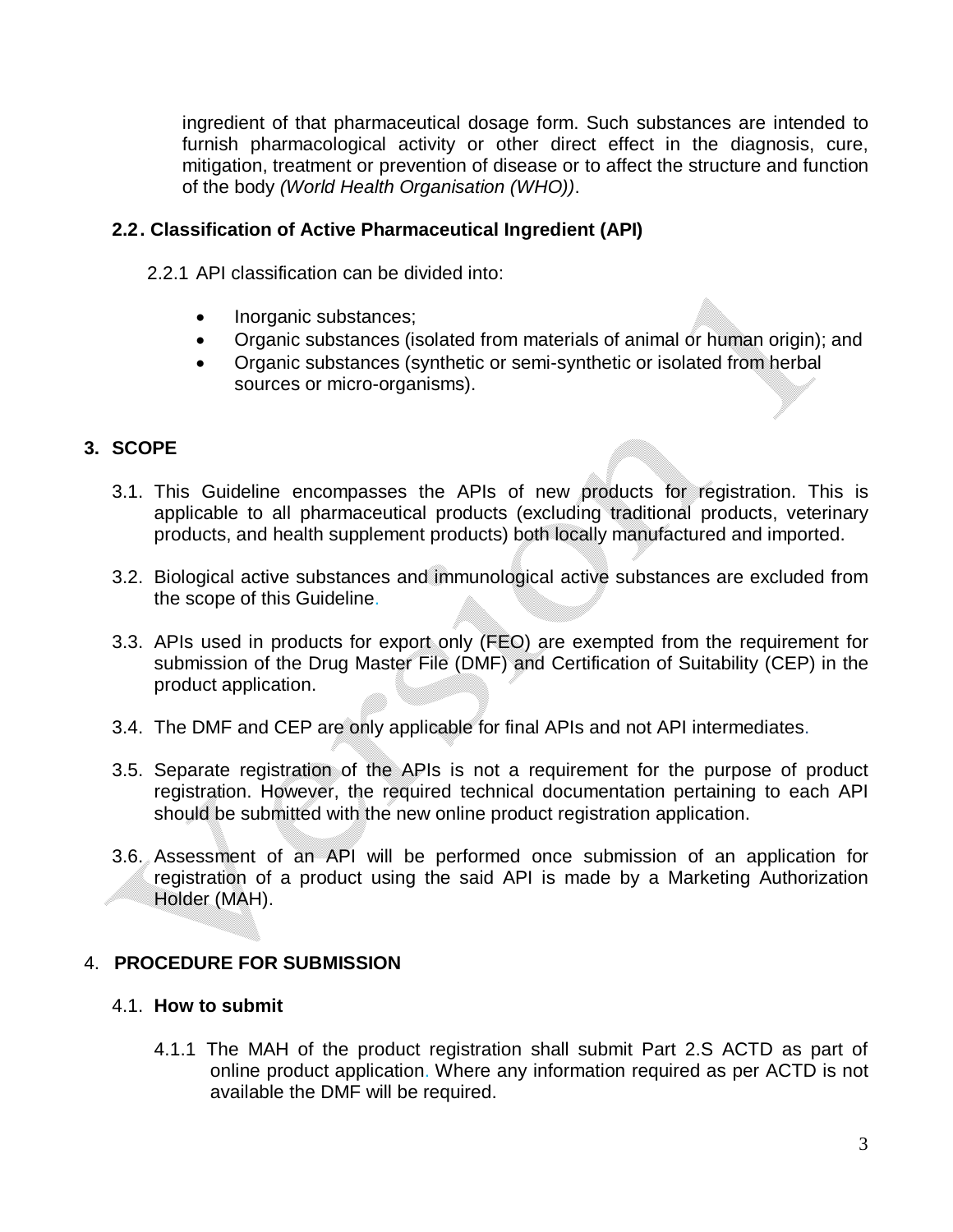- 4.1.2 The DMF may be submitted via an electronic copy (CD) or a hardcopy (optional) directly to the NPCB to maintain confidentiality of the contents.
- 4.1.3 The NPCB may accept a CEP issued by European Directorate for the Quality of Medicine (EDQM) in lieu of the DMF of an API.

#### 4.2. **Required Information**

- 4.2.1 Documents required:
	- Part 2.S ACTD via the online system.
	- DMF or CEP (*See Section 5 and 6 for details*).
	- Current GMP certificate or any other evidence of GMP compliance from a regulatory authority(as deemed appropriate); and,
	- Certificates of Analysis (2 batches).
	- 4.2.2 In order to gain approval for an API;
		- The data should be sufficient to justify the specifications and testing of the API (including validated analytical methods).
		- The information should confirm the identity and stability of the API by providing appropriate structure elucidation and stability studies; and,
		- The control of the API manufacturing process as well as the ability to produce an API with reproducible physical properties and impurity profiles should be demonstrated.
- 4.2.3 Any additional information regarding the API shall be requested by the NPCB, as deemed necessary.

## **4.3 Other considerations**

4.3.1 In the spirit of harmonisation of regulatory activities and optimisation of efficient assessment, The NPCB will take into consideration the evaluation of relevant APIs by the regulatory authorities of the reference countries (Australia, Japan, France, Switzerland, United Kingdom, Canada, Sweden, and the United State of America) and other PIC/S countries.

## **4.4 Processing Fee**

4.4.1 Not required as the API application is already incorporated in the application for product registration.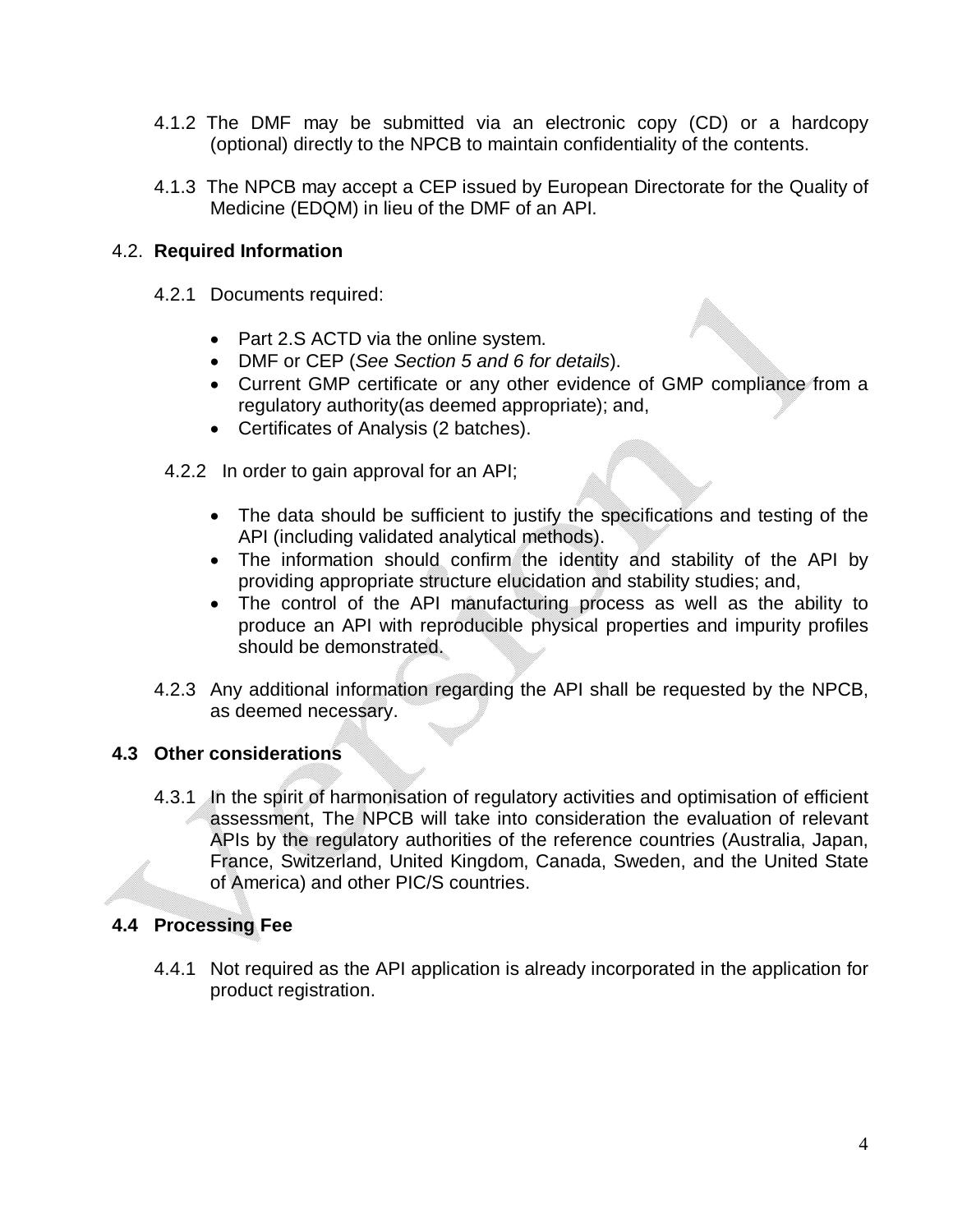## **5. DRUG MASTER FILE (DMF)**

- 5.1. The Drug Master File (DMF) is a document that may be used to provide confidential detailed information about facilities, processes, or articles used in the manufacturing, processing, packaging, and storing of one or more human drugs.
- 5.2. The DMF submitted to the NPCB should contain the information as required under sections listed in Part 2.S ACTD.
- 5.3. Technical contents of a DMF are reviewed only in connection with the review of a new application for product registration
- 5.4. DMF's are generally created to allow an authorized party other than the holder of the DMF to refer the DMF without disclosing to that party the contents of the file.
- 5.5. The ASEAN Common Technical Requirements (ACTR) provides details on the information to be included in the API sections of an application dossier.
- 5.6. If drug product contains more than one API, the information within part 2.S (ACTD) must be provided for each API.
- 5.7. Either an API is manufactured by a manufacturer different from the product owner or by the same manufacturer, data on its manufacture, quality control and stability shall be submitted via a DMF.
- 5.8. The DMF is divided into two parts, namely the Open (or MAH's) part and the Closed (or confidential) part.
- 5.9 In situations where the MAH is not the API manufacturer or does not have access to detailed confidential documentation, the MAH is allowed to submit the the Open part through the product registration application and the Closed (or confidential) part is submitted by the API manufacturer directly to NPCB.
- 5.10 The documents required for an application making a reference to a DMF are as follows:

## **From the MAH:**

- o Open part of the DMF *from the MAH*, as part of the submitted product dossier (the open part contains most of the information in Part 2.S (ACTD) i.e. sections S1, S2.1 and S3 to S7);
	- S1 General Information
		- 1.1 Nomenclature
		- 1.2 Structure
		- 1.3 General Properties
	- S2 Manufacture
		- 2.1 Manufacture(s)/Site of Manufacture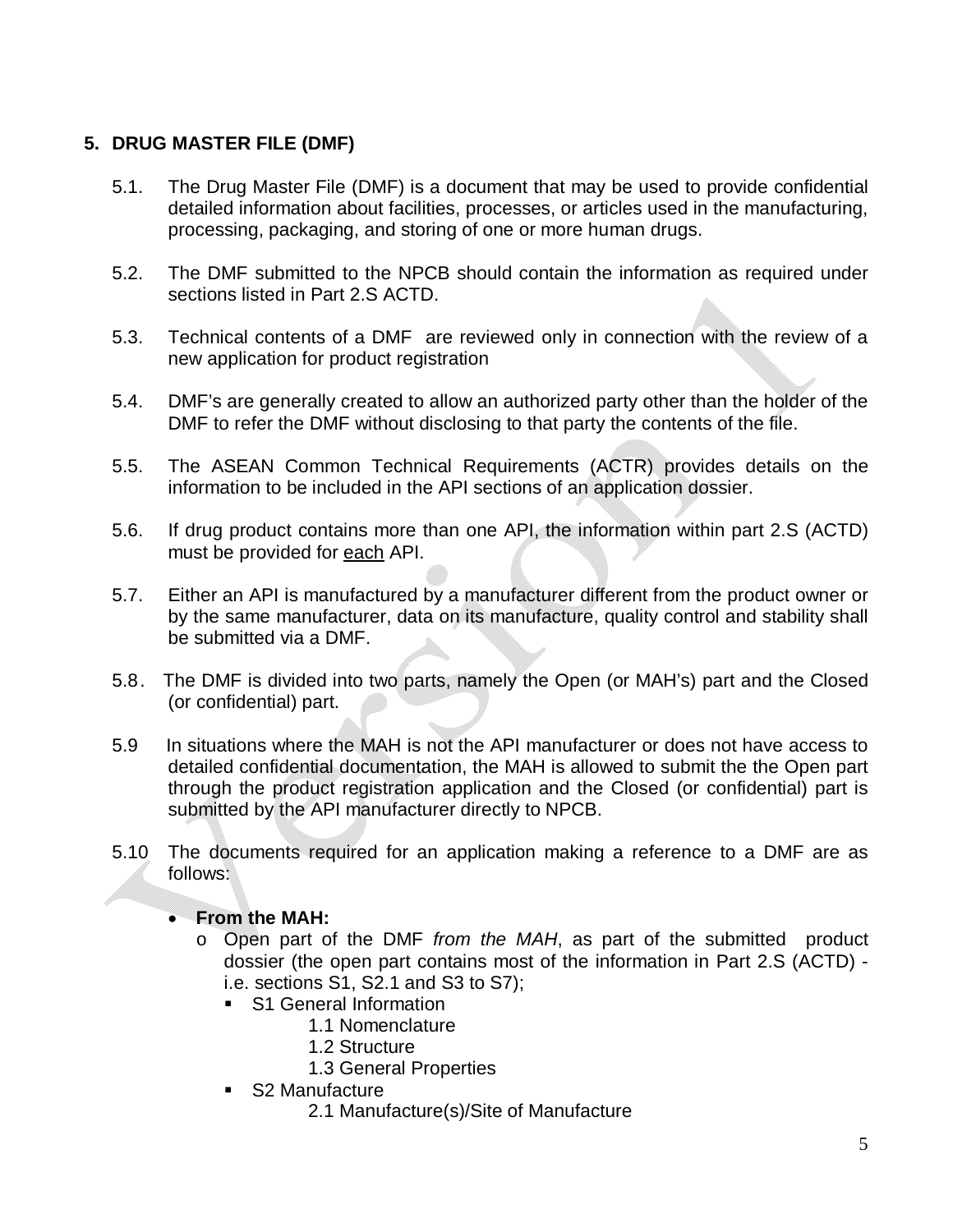- S3 Characterisation
	- 3.1 Elucidation of Structure and other Characteristics
	- 3.2 Impurities
- S4 Control of API/Drug Substance
	- 4.1 Specification
	- 4.2 Analytical Procedures
	- 4.3 Validation of Analytical Procedures
	- 4.4 Batch Analysis
	- 4.5 Justification of Specification
- S5 Reference Standards or Materials
- **S6 Container Closure System**
- S7 Stability

## **From the API Manufacturer:**

- o The complete (open part and closed part) DMF from the API manufacturer. The closed part contains the confidential information in section Part 2.S.2. ACTD- i.e. section 2);
	- S2 Manufacture
		- 2.1 Manufacture(s)/Site of Manufacture
			- 2.2 Description of Manufacturing Process and Process Controls
			- 2.3 Control of Materials
			- 2.4 Controls of Critical Steps and intermediates
			- 2.5 Process Validation and/or Evaluation
			- 2.6 Manufacturing Process Development
- o An original Letter of Access (see below).

The Letter of Access authorises the NPCB to refer to the DMF, in support of the application for a drug product. Thus, the Letter of Access must state the following:

- The name of the drug product (product name, dosage form and product strength) to be registered;
- The local MAH responsible for finished product registration; and,
- A declaration that both the local MAH and the NPCB shall be notified of any change in the API specification or in the manufacturing process that will likely affect the product's quality or safety.
- 5.11. The API Manufacturer may submit the DMF via electronic copy (CD) or hardcopy (optional) directly to the NPCB to maintain confidentiality of the contents. The information contained in the restricted part of the DMF will be regarded as confidential and will only be evaluated in support of the applications mentioned in the Letter of Access. The confidential information will not be disclosed to any third party without a written authorization from the API Manufacturer.
- 5.12. Upon receipt of the DMF or CEP, a reference number will be assigned to the application for product registration. For future correspondences, the MAH and the API Manufacture should make a reference to this assigned reference number.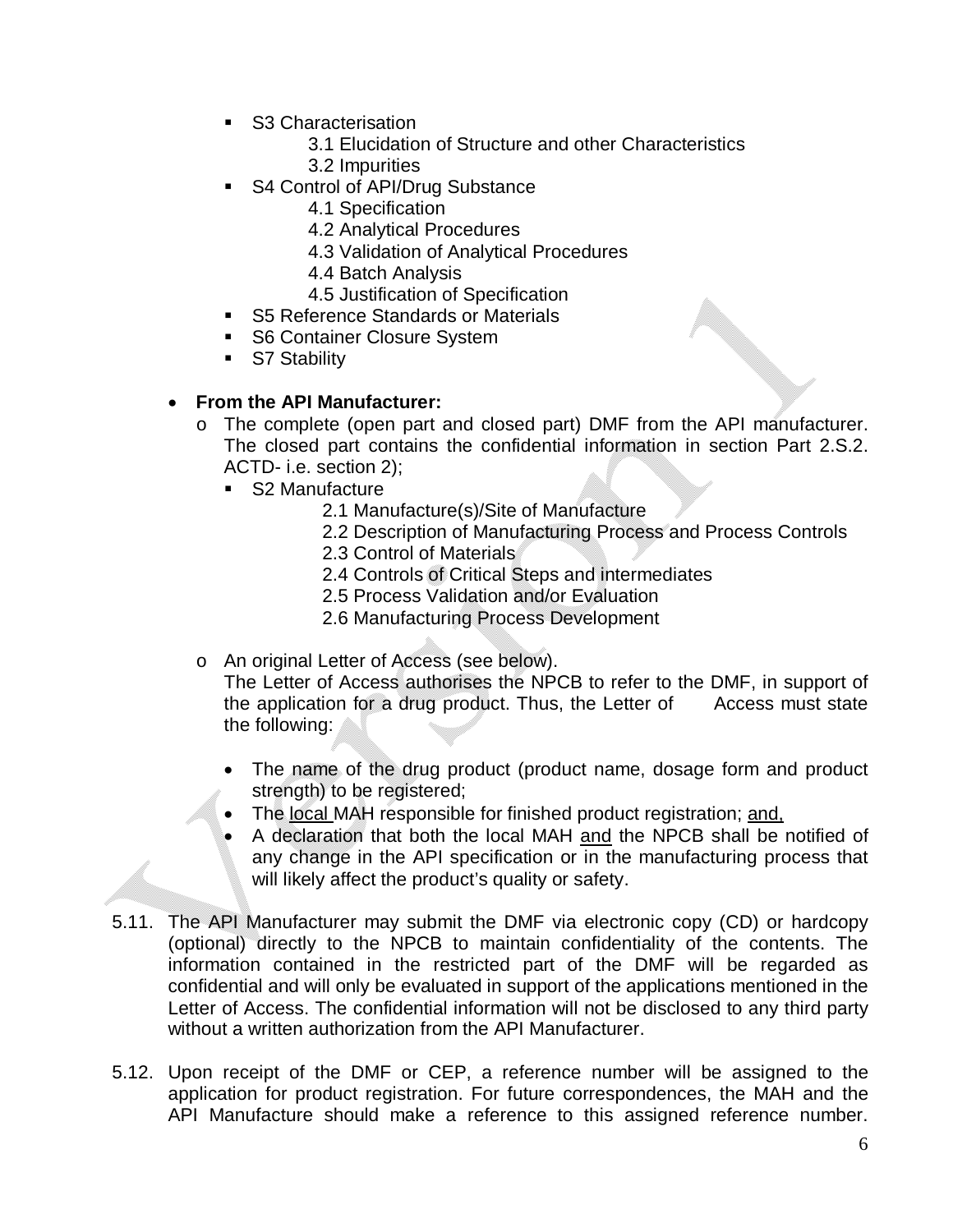Should there be deficiencies within the restricted part of the DMF; The NPCB will raise queries directly with the API Manufacturer. The MAH referencing a DMF is required to include a copy of the API Manufacturer's Letter of Access in the application.

- 5.13. API Manufacturer is responsible to maintain and update the DMF. The MAH should file a variation once they are notified with the changes to the DMF.
- 5.14. API Manufacturer Obligations:
	- Any change or addition, including a change in authorisation related to specific MAH, shall be submitted to the NPCB in duplicate and adequately crossreferenced to previous submission(s). The reference should include the date(s), volume(s), section(s), and/or page number(s) affected.
	- Should any change to a DMF is necessary, the API Manufacturer shall notify each affected MAH who has referenced the DMF of the pertinent change. Such notice should be provided well before making the change in order to permit the MAH to supplement or amend any affected application(s) as needed.
- 5.15. A DMF is not required for common inorganic salts (for example, sodium chloride, and other common electrolytes) used and regarded as API in products such as injections and dialysis solutions, and simple organic compounds available commercially in high purity (for example, natural occurring organic acids and their salts, including ascorbic acid and sodium citrate, and simple mono- and disaccharides such as glucose and sucrose). Although a DMF is not required for these active ingredients, evidence needs to be submitted by the finished MAH that the substance is obtained from a reliable source and consistently comply with the applicable pharmacopoeial specifications. Any non-pharmacopoeial specifications need to be assessed by the NPCB to determine their appropriateness and adequacy to ensure the quality of the substance.
- 5.16. Where a DMF is submitted for an API controlled according to a pharmacopoeia monograph, the DMF should include a discussion of the potential impurities most likely to arise during synthesis using the actual manufacturing process described in the DMF together with evidence that these impurities are adequately controlled by the test procedures described in the pharmacopoeial monograph. Where particular impurities found in the substance are not listed in the monograph, a justification (including toxicological data, if appropriate) should be provided.

## **6. CERTIFICATES OF SUITABILITY (CEP)**

- 6.1. CEP stands for certification of suitability of European Pharmacopoeia monographs/Certificate of Pharmacopoeia.
- 6.2. The CEP is a document that is used to demonstrate that the purity of a given substance produced by a given manufacturer is suitably controlled by the relevant monograph(s) of the European Pharmacopoeia. By demonstrating grant a CEP for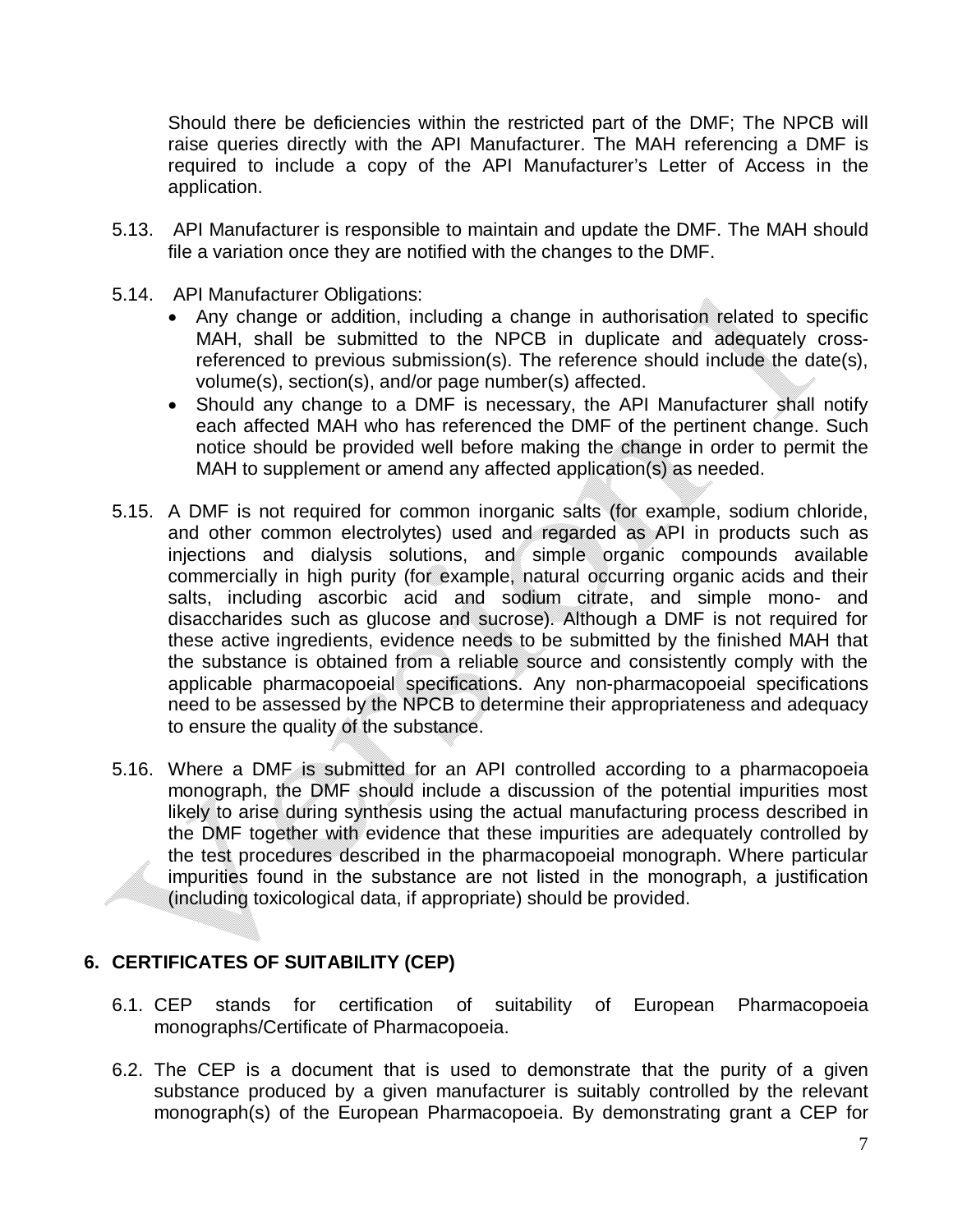given API, the suppliers of the API can prove such suitability to their pharmaceutical industry clients and the NPCB.

- 6.3. The MAH should include a copy of the most current CEP in the dossier, together with the following:
	- A written assurance that no significant changes in the manufacturing methods or processing have taken place following the granting of the certificate or its last revision and
	- A declaration from the API manufacturer that the local MAH and the NPCB shall be notified should there be any future change in the API specifications in the manufacturing process that is likely to affect the product's quality or safety.

 *Note: All such written statements must state the name of the drug product (product name, dosage form and product strength) to be registered and the local MAH responsible for finished product registration.*

- 6.4. Further technical information as required by the NPCB (e.g. regarding functionality tests or stability data when a retest period is not stated on the CEP) shall be submitted as part of the application for product registration.
- 6.5. If reference is made to a CEP, the Marketing Authorization Holder (MAH) should submit a copy of the *valid* CEP, including all annexes, in lieu of a DMF. However, the following documents must accompany the CEP.
	- Results of batch analysis (S4.4) from the API manufacturer**\*** demonstrating compliance with the Ph. Eur. monograph and including any additional tests/limits listed on the CEP (e.g residual solvents, additional impurity tests); and,
	- In case of sterile API, full description of the sterilization process as specified on the CEP as well as results of any tests (particularly the tests in the monograph) and validation data should be provided.
	- Additional data to address any relevant parameter(s) not addressed in the CEP, such as stability data (S7), if a re-test period is not stated on the CEP and physicochemical characteristics (e.g. particle size, polymorphism, etc), if applicable.

 *\* In cases where the drug product manufacturer tests the CEP certified API according to specification other than Ph.Eur (i.e. USP, JP, In-House etc) data covering S 4.1 to S4.5 should be submitted by the MAH.*

6.6 The NPCB reserves the right to request for any additional information about the API when deemed appropriate.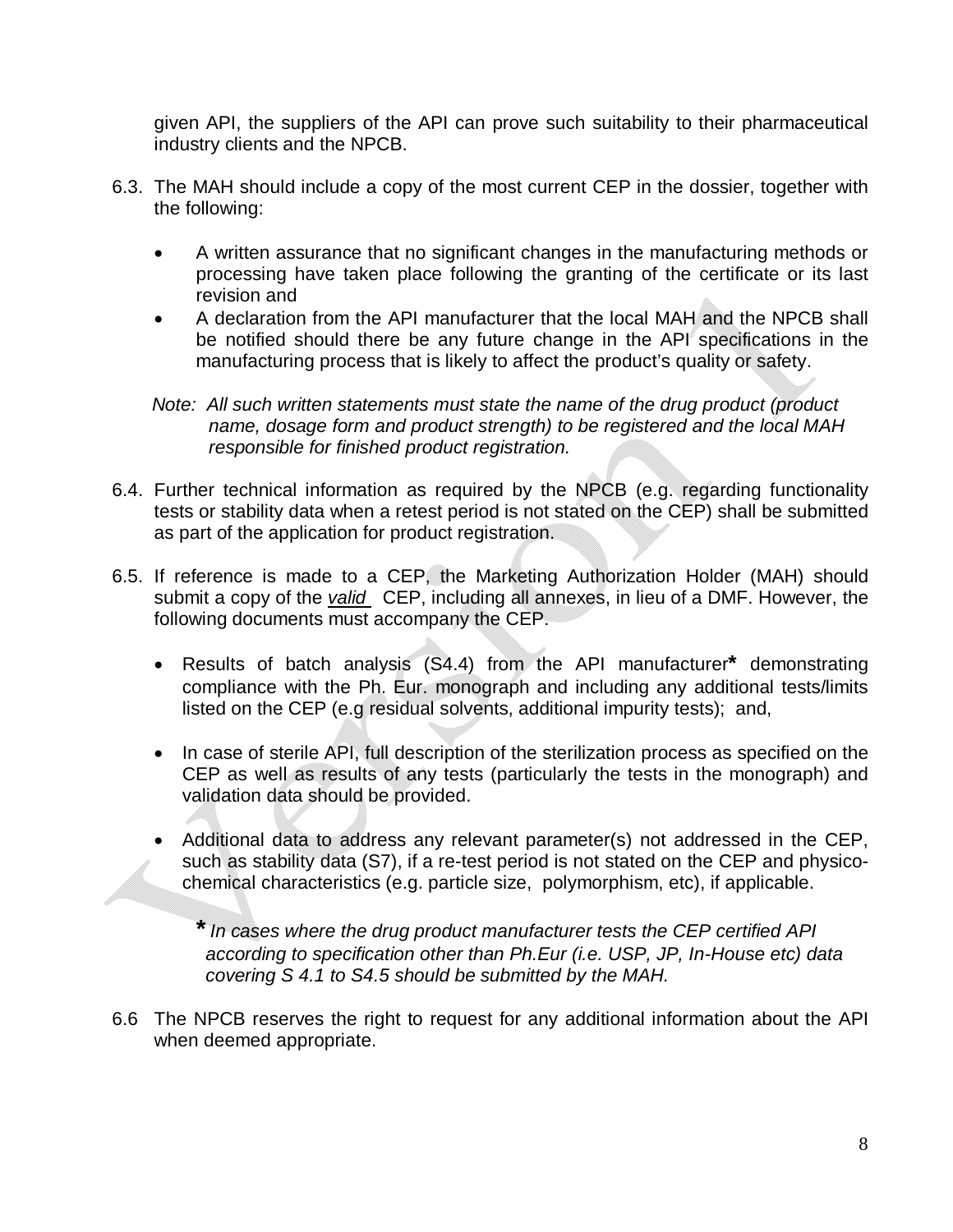6.7. The MAH's responsibility to submit the latest CEP updates, with annexes, as soon as it is available from the API manufacturer.

## **7. STABILITY DATA OF API.**

- 7.1 Stability test data for an API should be provided, for at least 3 primary batches. These data should include:
	- Batch details (e.g., batch number, date of manufacture);
	- The general test methodology (e.g., duration of study, storage conditions of temperature and humidity, time points when samples were removed for analysis etc.);
	- The analytical test methods (e.g., assay method of quantitation, determination of degradation products, moisture etc);
	- Validation of test methods;
	- Results of tests; and,
	- Conclusions.
- 7.2 In circumstances where an API retest period has not been established and complete real time stability data is not available at the time of submission, the minimum stability data required are as follows:
	- At least 12 months of real time data and 6 months of accelerated data on at least **three** primary batches of the API
	- The batches should be at least pilot scale-sized and manufactured by a method that simulates the final commercial process.

\**In view of this, the re-test date may be extended beyond the end of real time studies which can be extrapolated not more than 12 months covered by the real time data.* 

- 7.3 Where the API is sourced from multiple sites, stability data from each site should be provided.
- 7.4 The NPCB may request for additional stability data if deemed necessary for the evaluation of the application.
- 7.5 Stability data is not required where the CEP specifies a re-test period that is the same as or of longer duration than the re-test period proposed by the applicant

## 8. **SITE INSPECTION**

8.1 Depending on the outcome of the evaluation of the API dossier, a risk-based approach will be used in the planning of inspections, the approach will take into account the type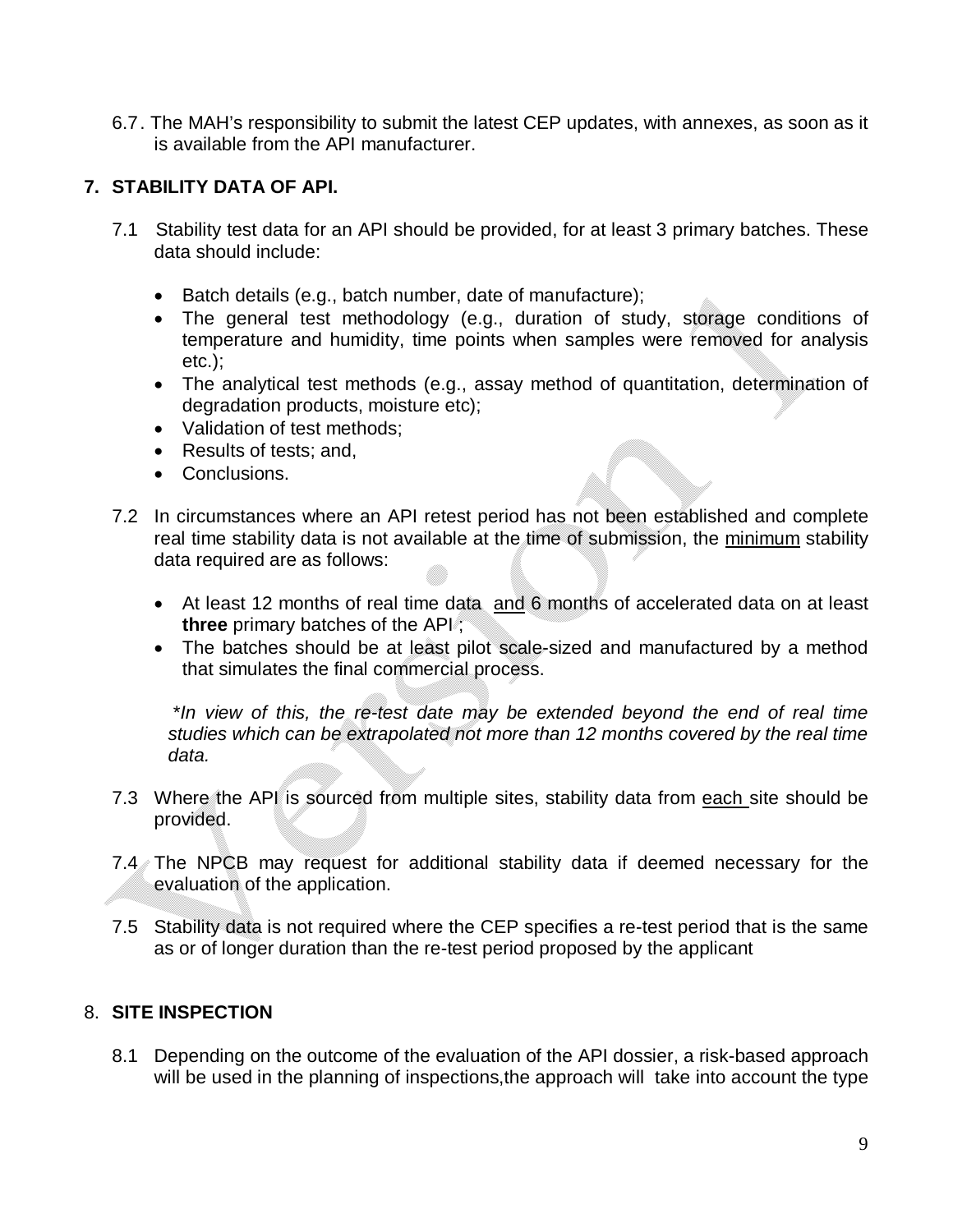of APIs as well as the outcome, results and reports of inspections conducted by other regulatory authorities or competent organisations.

- 8.2 The NPCB shall plan and coordinate the performance of inspections at the manufacturing site(s) of the APIs and that of the key intermediate (if relevant) to assess compliance with the relevant sections of the relevant GMP Guidelines, and will compare the technical information on the manufacturing process given in the API dossier shall be compared with the manufacturing process actually carried out on the manufacturing site.
- 8.3. All such inspections shall be performed by auditors deemed to possess sufficient qualifications and experience in order to perform such inspections, to be competent in areas such as production and quality control of pharmaceuticals, and have appropriate experience in the area of GMP. Such auditors shall perform the inspections and report on its findings in accordance with established Standard Operating Procedures (SOPs) so as to ensure a standard harmonised approach.

#### **9. MAINTENANCE OF APPROVAL STATUS**

- 9.1. Manufacturers of finished products should establish a mechanism by which manufacturers/suppliers of an API shall provide information on any changes (i.e., variations) in manufacture and control that may have impact on the safety, purity and quality of the API. It is the MAH's responsibility to provide the NPCB with the appropriate documentation (referring to relevant parts of the dossier) to prove that any intended or implemented variation will not havean impact on the safety, purity and quality of the API that has been previously approved. For those APIs approved by the NPCB, an evaluation of such variations shall be performed with accordance to the ASEAN Variation Guidelines.
- 9.2 . Random samples of APIs supplied to manufacturers of finished pharmaceutical products may be taken for independent testing if there is a need. Certificates of Analysis released by the API manufacturer as well as specifications for test methods shall be provided by the API manufacturer or the MAH to the NPCB for review upon request. In the event of failure to meet the established criteria for testing, the NPCB shall proceed to investigate and communicate this problem to the manufacturer concerned.
- 9.3. The NPCB may conduct a re-evaluation of the APIs at a 5 year interval. If, as a result of this re-evaluation, it is found that an API and/or specified manufacturing site(s) no longer complies with the recommended standards, such APIs and manufacturing sites will be removed from the approved list. . Prior notice to the MAH and API manufacturer shall be issued from the NPCB regarding such decision.
- 9.4. Re-evaluation may also be done in any situation deemed necessary, including the following: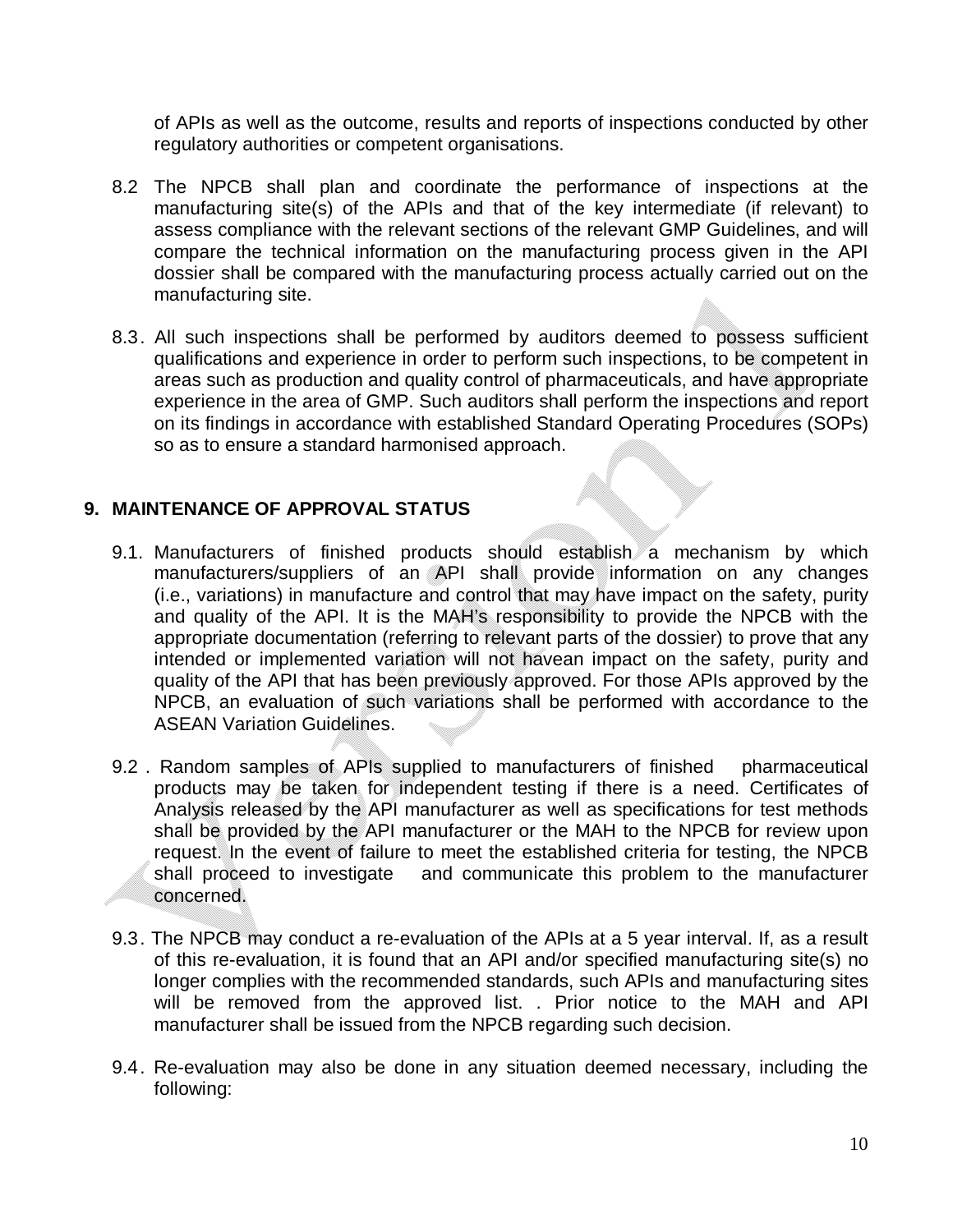- If any omissions by the manufacturer in the initial assessment procedure or during the follow-up activities is evident in relation to the requirements. This includes compliance with GMP.
- If any batch(s) of supplied APIs is considered not to be in compliance with the agreed specification of the API;
- If the CEP, or an API for which a CEP dossier was submitted, is cancelled or refused based on the assessment of the dossier for any other reason;and,
- If, in the opinion of the NPCB, changes made in the sourcing of key intermediates, route of synthesis, facility or other production, require that reassessment be made.

#### **10. ABBREVIATIONS**

| <b>ACTD</b> | <b>ASEAN Common Technical Dossier</b>                                                                                     |
|-------------|---------------------------------------------------------------------------------------------------------------------------|
| <b>API</b>  | Active Pharmaceutical Ingredient (Interchangeable with drug substance or<br>active substance).                            |
|             | The term API Manufacturer is interchangeable with DMF Holder.                                                             |
| <b>DMF</b>  | Drug Master File (interchangeable with Active Substance Master File)                                                      |
| <b>CEP</b>  | Certificate of Suitability of European Pharmacopoeia monographs issued<br>by the EDQM                                     |
| <b>GMP</b>  | <b>Good Manufacturing Practice</b>                                                                                        |
| <b>EDQM</b> | European Directorate for the Quality of Medicine and Healthcare                                                           |
| <b>MAH</b>  | <b>Marketing Authorisation Holder</b>                                                                                     |
| <b>NPCB</b> | National Pharmaceutical Control Bureau, Ministry of Health                                                                |
| <b>ICH</b>  | International Conference on Harmonisation of Technical Requirements for<br>Registration of Pharmaceuticals for Human Use. |
| <b>WHO</b>  | <b>World Health Organisation</b>                                                                                          |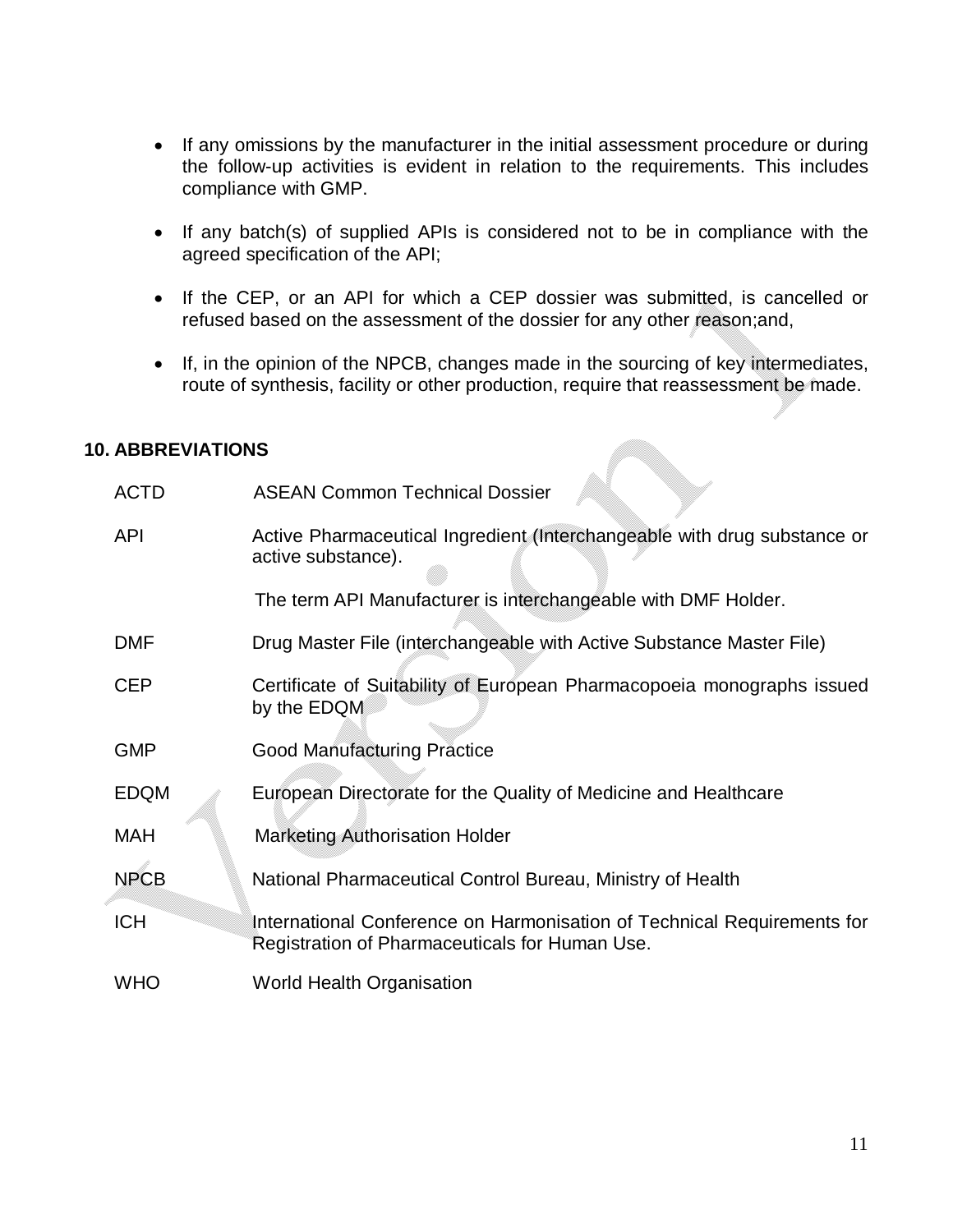## **11.REFERENCES AND GUIDELINES**

## 11.1. **Guidelines on the content of Drug Master File**

The technical requirements related to the quality of active pharmaceutical ingredients have already been addressed elsewhere, (such as in the ASEAN, WHO, ICH, EDQM and EMA guidelines), and applicants are advised to refer to these guidelines available at the relevant website such as:

- The Asean Common Technical Dossier (ACTD) For The Registration Of Pharmaceuticals For Human Use Organization Of The Dossier (http://portal.bpfk.gov.my/index.cfm?menuid=46&parentid=15)
- The Common Technical Document For The Registration Of Pharmaceuticals For Human Use: Quality – M4Q(R1) (http://www.ich.org/LOB/media/MEDIA556.pdf)
- Procedure For Assessing The Acceptability, In Principle, Of Active Pharmaceutical Ingredientsfor Use In Pharmaceutical Product Http://Apps.Who.Int/Prequal/Info\_General/Documents/TRS953/TRS\_953- Annex4.Pdf
- Guideline On Submission Of Documentation For A Multisource (Generic) Finished Pharmaceutical Product (FPP): Preparation Of Product Dossiers (PDS) In Common Technical Document (CTD) Format Http://Apps.Who.Int/Prequal/Info\_General/Documents/Generic\_Guide/Genericgui deline\_PDS\_CTD-Format.Pdf
- Guideline on Active Pharmaceutical Ingredient Master File (APIMF) Procedure. (http://apps.who.int/prequal/info\_applicants/Guidelines/APIMF\_Guide.pdf)
- Guideline on Summary Of Requirements For Active Substances. In The Quality Part of the Dossier. (http://www.ema.europa.eu/docs/en\_GB/document\_library/Scientific\_guideline/20 09/09/WC500002813.pdf)
- Content of the Dossier for Chemical Purity and Microbiological Quality (PA/PH/CEP 04 1 4R) http://www.edqm.eu/medias/fichiers/Content\_of\_the\_Dossier\_for\_Chemical\_Purit y\_Microbiological\_Quality.pdf
- Content of the Dossier for a Substance for TSE Risk Assessment (PA/PH/CEP (06) 2) http://www.edgm.eu/medias/fichiers/Content\_of\_the\_Dossier\_for\_a\_Substance\_f or TSE Risk Assessment.pdf